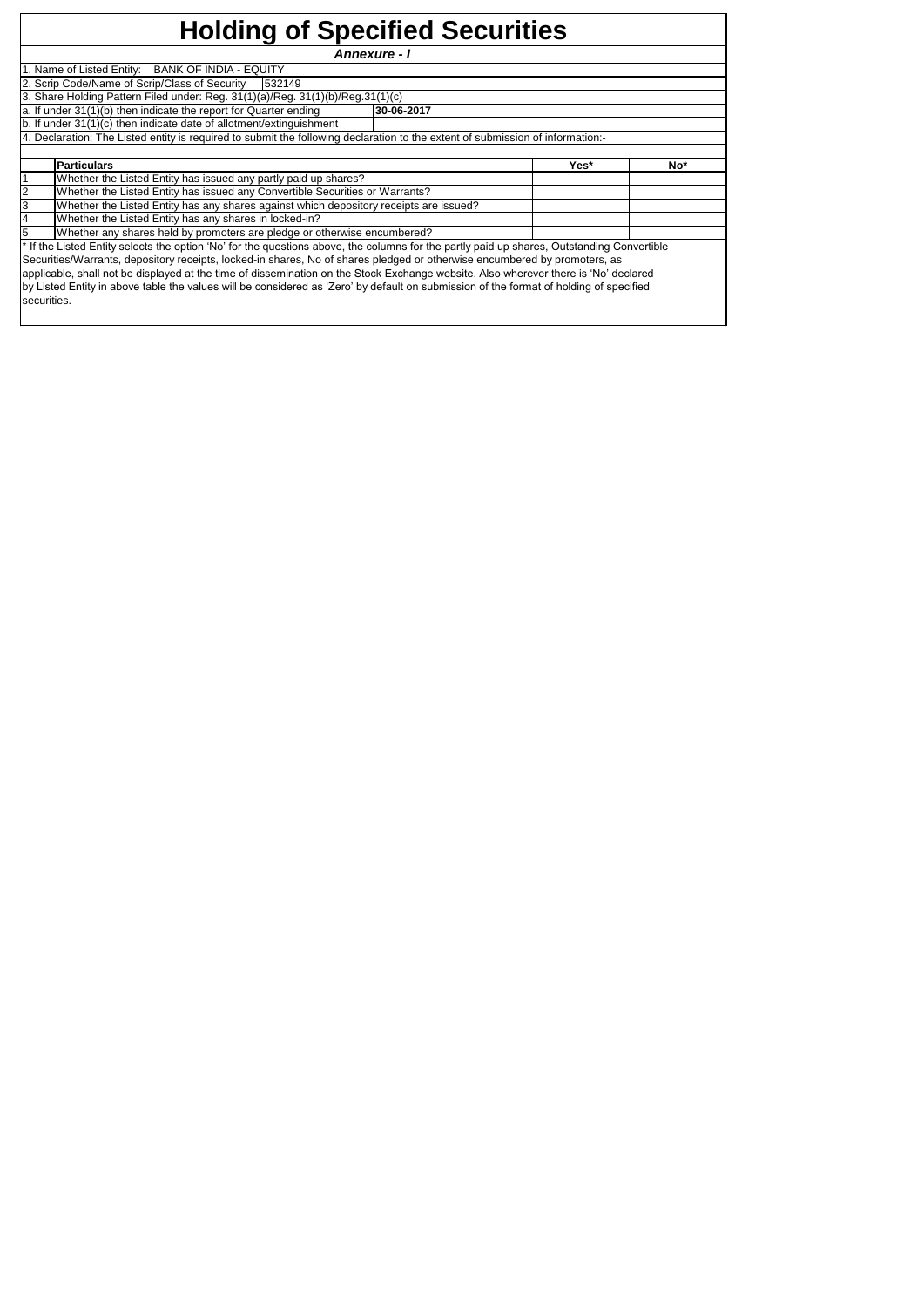|                    |                                       |         |                   |              |            |                 | Table I - SUMMARY STATEMENT HOLDING OF SPECIFIED SECURITIES |                                      |                       |                                 |                |                   |                                   |                    |             |                  |             |                  |
|--------------------|---------------------------------------|---------|-------------------|--------------|------------|-----------------|-------------------------------------------------------------|--------------------------------------|-----------------------|---------------------------------|----------------|-------------------|-----------------------------------|--------------------|-------------|------------------|-------------|------------------|
| Cate               | Category of                           | No.s of | No. of            | No.s of      | No. of     | Total nos.      | Shareholding                                                |                                      |                       | <b>Number of Votting Rights</b> |                | No. of            | Shareholding.<br><b>Number of</b> |                    |             | <b>Number of</b> |             | <b>Number of</b> |
| gory               | shareholder                           | Share   | fully             | Partly       | shares     | shares          | as a % of total                                             |                                      |                       | held in each class of           |                | <b>Shares</b>     | as a %                            | Locked in          |             | Shares           |             | equity           |
| $\left( 0 \right)$ | (II)                                  | holders | paid up           | paid-up      | underlying | held            | no. of shares                                               |                                      |                       | securities                      |                | <b>Underlying</b> | assuming                          | shares             |             | pledged or       |             | shares held      |
|                    |                                       | (III)   | equity            | equity       | Depository | $(VII)$ =       | (calculated as                                              |                                      |                       | (IX)                            |                | Outstating        | full conversion                   | (XII)              |             | otherwise        |             | in               |
|                    |                                       |         | <b>Share</b>      | <b>Share</b> | Receipts   | $(IV)+(V)+(VI)$ | per                                                         |                                      |                       |                                 |                | convertible       | of convertible                    |                    |             |                  | encumbered  | dematerialized   |
|                    |                                       |         | held              | held         | (VI)       |                 | <b>SCRR, 1957)</b>                                          |                                      |                       |                                 |                | securities        | securities as a                   |                    |             |                  | (XIII)      | form             |
|                    |                                       |         | (IV)              | (V)          |            |                 | (VIII)                                                      | <b>No of Voting</b><br><b>Rights</b> |                       |                                 | <b>Total</b>   | (includina        |                                   |                    |             |                  |             | (XIV)            |
|                    |                                       |         |                   |              |            |                 | As a % of                                                   |                                      |                       |                                 | as a<br>$%$ of | <b>Warrants</b> ) | of diluted share                  |                    |             |                  |             |                  |
|                    |                                       |         |                   |              |            |                 | $(A+B+C2)$                                                  |                                      |                       |                                 |                | (X)               | capital)                          | No.                | As a % of   | No.              | As a % of   |                  |
|                    |                                       |         |                   |              |            |                 |                                                             |                                      |                       |                                 | $(A+B+C)$      |                   | $(XI) = (VII) + (X)$              | (a)                | total       | (a)              | total       |                  |
|                    |                                       |         |                   |              |            |                 |                                                             | Class                                | Class<br><b>Total</b> |                                 |                |                   | As a % of                         |                    | shares held |                  | shares held |                  |
|                    |                                       |         |                   |              |            |                 |                                                             | Equity                               | <b>Others</b>         |                                 |                |                   | $(A+B+C2)$                        |                    |             |                  | (b)         |                  |
|                    |                                       |         |                   |              |            |                 |                                                             |                                      |                       |                                 |                |                   |                                   |                    |             |                  |             |                  |
| (A)                | <b>Promoter &amp; Promoter Group</b>  |         | 777514808         |              | $\Omega$   | 777514808       | 72.5162                                                     | 777514808                            |                       | 777514808                       | 72.5162        |                   |                                   | 72.5162 777514808  | 100.0000    |                  | 0.0000      | 777514808        |
|                    |                                       |         |                   |              |            |                 |                                                             |                                      |                       |                                 |                |                   |                                   |                    |             |                  |             |                  |
| (B)                | Public                                | 279837  | 294680296         |              |            | 294680296       | 27.4838                                                     | 294680296                            |                       | 294680296                       | 27.4838        |                   | 27.4838                           | 17500000           | 5.9386 NA   |                  | <b>NA</b>   | 279403087        |
|                    | Non Promoter-Non Public               |         |                   |              |            |                 |                                                             |                                      |                       |                                 | 0.0000         |                   | 0.0000                            | $\Omega$           | 0.0000 NA   |                  | <b>NA</b>   |                  |
|                    | <b>Shares underlying DRs</b>          |         |                   |              |            |                 | <b>NA</b>                                                   |                                      |                       |                                 | 0.0000         |                   | 0.0000                            | $\mathbf 0$        | 0.0000 NA   |                  | <b>NA</b>   |                  |
| (C2)               | <b>Shares held by Employee Trusts</b> |         |                   |              | $\Omega$   |                 |                                                             |                                      |                       |                                 | 0.0000         |                   | 0.0000                            | $\Omega$           | 0.0000 NA   |                  | <b>NA</b>   |                  |
|                    | Total                                 |         | 279838 1072195104 |              |            | 0 1072195104    |                                                             | 1072195104                           |                       | 0 1072195104 100,0000           |                |                   |                                   | 100.0000 795014808 | 74.1483     |                  |             | 1056917895       |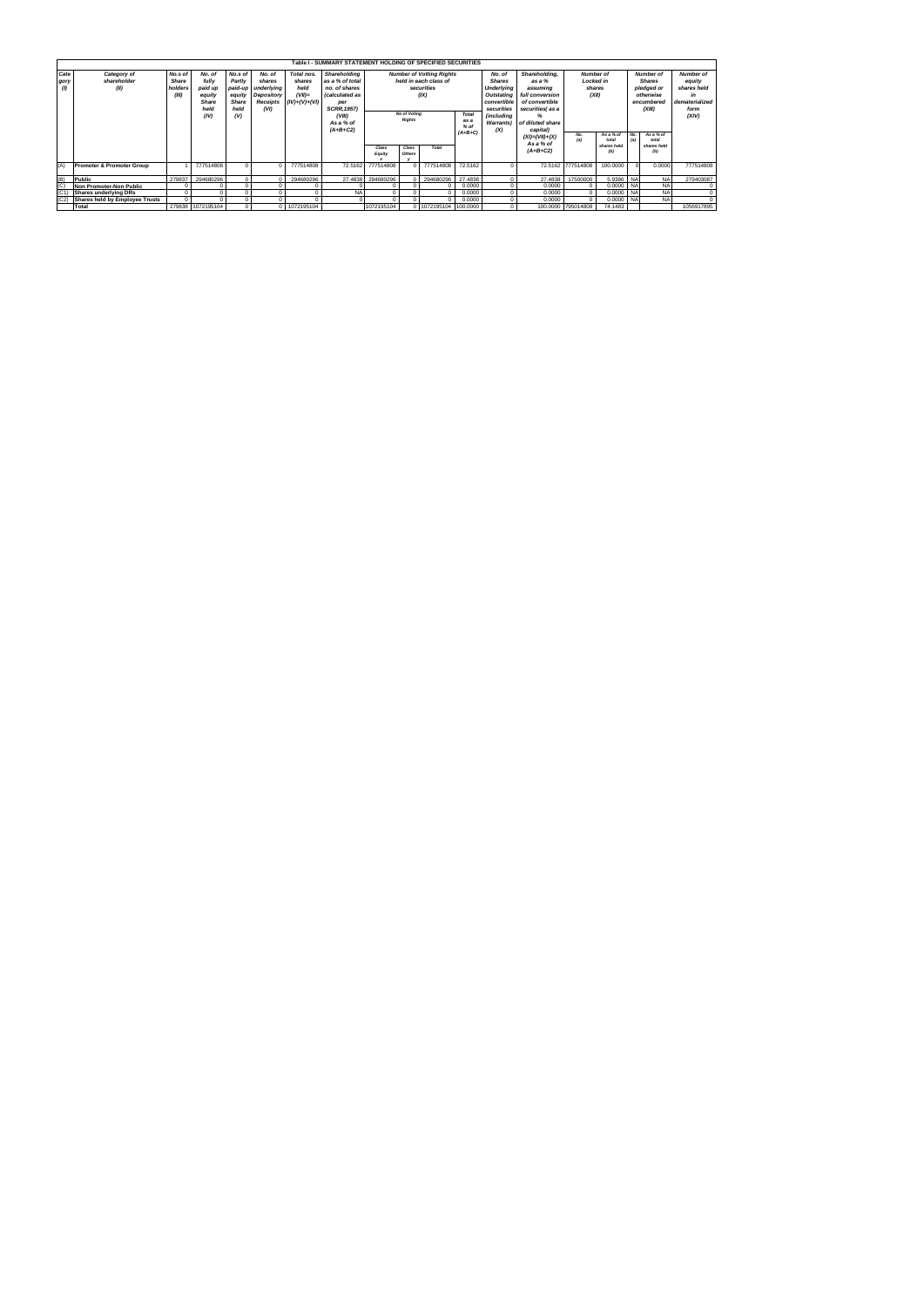|                                  | Table II - STATEMENT SHOWING SHAREHOLDING PATTERN OF THE PROMOTER AND PROMOTER GROUP                                                                                                                           |             |                                           |                                                       |                                                     |                                                                  |                                                             |                                                                                               |                      |                                                                                                                                                                             |           |                                      |                                                                                                |                                                                                             |                                                         |                                          |                                                        |                                                                                      |                                                                       |
|----------------------------------|----------------------------------------------------------------------------------------------------------------------------------------------------------------------------------------------------------------|-------------|-------------------------------------------|-------------------------------------------------------|-----------------------------------------------------|------------------------------------------------------------------|-------------------------------------------------------------|-----------------------------------------------------------------------------------------------|----------------------|-----------------------------------------------------------------------------------------------------------------------------------------------------------------------------|-----------|--------------------------------------|------------------------------------------------------------------------------------------------|---------------------------------------------------------------------------------------------|---------------------------------------------------------|------------------------------------------|--------------------------------------------------------|--------------------------------------------------------------------------------------|-----------------------------------------------------------------------|
|                                  |                                                                                                                                                                                                                |             |                                           |                                                       |                                                     |                                                                  |                                                             |                                                                                               |                      |                                                                                                                                                                             |           |                                      |                                                                                                |                                                                                             |                                                         |                                          |                                                        |                                                                                      |                                                                       |
|                                  | Category & Name of the<br>shareholders<br>$\omega$                                                                                                                                                             | PAN<br>(II) | No of<br><b>Share</b><br>holders<br>(III) | No of<br>fully<br>paid up<br>equity<br>Shares<br>held | Partly<br>paid-up<br>equity<br>Share<br>held<br>(V) | No. of<br>shares<br>underlying<br>Depository<br>Receipts<br>(VI) | Total nos.<br>shares<br>held<br>$(VII)=$<br>$(IV)+(V)+(VI)$ | <b>Shareholding</b><br>% calculated<br>as per<br><b>SCRR, 1957</b><br>As a % of<br>$(A+B+C2)$ |                      | <b>Number of Voting Rights</b><br>held in each class of<br>securities<br>(IX)<br><b>No of Voting</b><br><b>Rights</b><br>Class<br>Class<br>Total<br>Equity<br><b>Others</b> |           |                                      | No. of<br><b>Shares</b><br><b>Underlying</b><br><b>Outstating</b><br>convertible<br>securities | Shareholding,<br>as a %<br>assuming<br>full conversion<br>of convertible<br>securities(as a | <b>Number of</b><br><b>Locked</b> in<br>shares<br>(XII) |                                          |                                                        | <b>Number of</b><br><b>Shares</b><br>pledged or<br>otherwise<br>encumbered<br>(XIII) | <b>Number of</b><br>equity<br>shares held<br>in<br>dematerializ<br>ed |
|                                  |                                                                                                                                                                                                                |             |                                           | (IV)                                                  |                                                     |                                                                  |                                                             | (VIII)                                                                                        |                      |                                                                                                                                                                             |           | Total<br>as a<br>$%$ of<br>$(A+B+C)$ | (including<br><b>Warrants)</b><br>(X)                                                          | of diluted share<br>capital)<br>$(XI) = (VII) + (X)$<br>As a % of<br>$(A+B+C2)$             | No.<br>(a)                                              | As a % of<br>total<br>shares held<br>(b) | No.<br>As a % of<br>(a)<br>total<br>shares held<br>(b) |                                                                                      | form<br>(XIV)                                                         |
|                                  | 1 Indian                                                                                                                                                                                                       |             |                                           |                                                       |                                                     |                                                                  |                                                             |                                                                                               |                      |                                                                                                                                                                             |           |                                      |                                                                                                |                                                                                             |                                                         |                                          |                                                        |                                                                                      |                                                                       |
|                                  |                                                                                                                                                                                                                |             |                                           |                                                       |                                                     |                                                                  |                                                             |                                                                                               |                      |                                                                                                                                                                             |           |                                      |                                                                                                |                                                                                             |                                                         |                                          |                                                        |                                                                                      |                                                                       |
|                                  | (a) Individuals/Hindu undivided Family<br>PRESIDENT OF INDIA                                                                                                                                                   |             |                                           | 777514808                                             |                                                     |                                                                  | 777514808                                                   | 72.5162                                                                                       | 777514808            |                                                                                                                                                                             | 777514808 | 72.5162                              | $\Omega$                                                                                       |                                                                                             | 72.5162 777514808                                       | 100,0000                                 |                                                        | 0.000                                                                                | 777514808                                                             |
|                                  | Total                                                                                                                                                                                                          |             |                                           | 777514808                                             |                                                     |                                                                  | 777514808                                                   |                                                                                               | 72.5162 777514808    |                                                                                                                                                                             | 777514808 | 72.5162                              | $\mathbf{0}$                                                                                   |                                                                                             | 72.5162 777514808                                       | 100.0000                                 | $\Omega$                                               | 0.0000                                                                               | 777514808                                                             |
|                                  | (b) Central Government/State Government(s)                                                                                                                                                                     |             |                                           |                                                       |                                                     |                                                                  |                                                             |                                                                                               |                      |                                                                                                                                                                             |           |                                      |                                                                                                |                                                                                             |                                                         |                                          |                                                        |                                                                                      |                                                                       |
|                                  |                                                                                                                                                                                                                |             |                                           | $\Omega$                                              |                                                     |                                                                  | $\Omega$                                                    | 0.0000                                                                                        | $\Omega$             |                                                                                                                                                                             | $\Omega$  | 0.0000                               | $\Omega$                                                                                       | 0.0000                                                                                      | $\Omega$                                                | 0.0000                                   | $\Omega$                                               | 0.0000                                                                               |                                                                       |
|                                  | Total                                                                                                                                                                                                          |             |                                           | $\mathbf{r}$                                          |                                                     |                                                                  |                                                             | 0.0000                                                                                        |                      |                                                                                                                                                                             | $\Omega$  | 0.0000                               | $\mathbf{r}$                                                                                   | 0.0000                                                                                      | 0.                                                      | 0.0000                                   |                                                        | 0.0000                                                                               | $\Omega$                                                              |
| (c) Financial Institutions/Banks |                                                                                                                                                                                                                |             |                                           |                                                       |                                                     |                                                                  |                                                             |                                                                                               |                      |                                                                                                                                                                             |           |                                      |                                                                                                |                                                                                             |                                                         |                                          |                                                        |                                                                                      |                                                                       |
|                                  |                                                                                                                                                                                                                |             |                                           |                                                       |                                                     |                                                                  |                                                             | 0.0000                                                                                        |                      |                                                                                                                                                                             |           | 0.0000                               |                                                                                                | 0.0000                                                                                      |                                                         | 0.000                                    |                                                        | 0.0000                                                                               |                                                                       |
|                                  | Total                                                                                                                                                                                                          |             |                                           |                                                       |                                                     |                                                                  |                                                             | 0.0000                                                                                        |                      |                                                                                                                                                                             |           | 0.0000                               |                                                                                                | 0.0000                                                                                      |                                                         | 0.0000                                   |                                                        | 0.0000                                                                               |                                                                       |
|                                  | Sub-Total (A)(1)                                                                                                                                                                                               |             |                                           | 777514808                                             |                                                     |                                                                  | 777514808                                                   |                                                                                               | 72.5162 777514808    |                                                                                                                                                                             | 777514808 | 72.5162                              |                                                                                                |                                                                                             | 72.5162 777514808                                       | 100.0000                                 |                                                        | 0.0000                                                                               | 777514808                                                             |
|                                  | 2 Foreian                                                                                                                                                                                                      |             |                                           |                                                       |                                                     |                                                                  |                                                             |                                                                                               |                      |                                                                                                                                                                             |           |                                      |                                                                                                |                                                                                             |                                                         |                                          |                                                        |                                                                                      |                                                                       |
|                                  | (a) Individuals (Non-Resident Individuals/Foreign Individuals)                                                                                                                                                 |             |                                           |                                                       |                                                     |                                                                  |                                                             |                                                                                               |                      |                                                                                                                                                                             |           |                                      |                                                                                                |                                                                                             |                                                         |                                          |                                                        |                                                                                      |                                                                       |
|                                  |                                                                                                                                                                                                                |             | $\overline{0}$                            | $\circ$                                               | $\Omega$                                            | $\Omega$                                                         | $\circ$                                                     | 0.0000                                                                                        | $\circ$              | $\Omega$                                                                                                                                                                    | $\Omega$  | 0.0000                               | $\Omega$                                                                                       | 0.0000                                                                                      | $\Omega$                                                | 0.0000                                   |                                                        | 0.0000                                                                               | $\Omega$                                                              |
|                                  | Total                                                                                                                                                                                                          |             | $\mathbf{0}$                              | $\Omega$                                              |                                                     | $\sqrt{2}$                                                       | $\Omega$                                                    | 0.0000                                                                                        | $\mathbf{0}$         | $\Omega$                                                                                                                                                                    | n         | 0.0000                               | $\mathbf{0}$                                                                                   | 0.0000                                                                                      | $\Omega$                                                | 0.0000                                   | - C                                                    | 0.0000                                                                               | $\bf{0}$                                                              |
|                                  | (b) Government                                                                                                                                                                                                 |             |                                           |                                                       |                                                     |                                                                  |                                                             |                                                                                               |                      |                                                                                                                                                                             |           |                                      |                                                                                                |                                                                                             |                                                         |                                          |                                                        |                                                                                      |                                                                       |
|                                  |                                                                                                                                                                                                                |             | $\Omega$                                  | $\Omega$<br>$\Omega$                                  |                                                     |                                                                  |                                                             | 0.0000                                                                                        | $\Omega$<br>$\Omega$ |                                                                                                                                                                             |           | 0.0000                               | $\Omega$                                                                                       | 0.0000                                                                                      | $\Omega$<br>0.                                          | 0.0000                                   |                                                        | 0.0000                                                                               |                                                                       |
|                                  | Total                                                                                                                                                                                                          |             |                                           |                                                       |                                                     |                                                                  |                                                             | 0.0000                                                                                        |                      |                                                                                                                                                                             |           | 0.0000                               | $\Omega$                                                                                       | 0.0000                                                                                      |                                                         | 0.0000                                   |                                                        | 0.0000                                                                               | $\Omega$                                                              |
|                                  | (c) Institutions                                                                                                                                                                                               |             | $\Omega$                                  | $\Omega$                                              |                                                     |                                                                  |                                                             | 0.0000                                                                                        | $\Omega$             |                                                                                                                                                                             | $\Omega$  | 0.0000                               | $\Omega$                                                                                       | 0.0000                                                                                      | $\Omega$                                                | 0.0000                                   |                                                        | 0.0000                                                                               | $\Omega$                                                              |
|                                  | Total                                                                                                                                                                                                          |             |                                           | $\mathbf{r}$                                          |                                                     |                                                                  |                                                             | 0.0000                                                                                        |                      |                                                                                                                                                                             | n         | 0.0000                               | $\Omega$                                                                                       | 0.0000                                                                                      | ΩL                                                      | 0.0000                                   |                                                        | 0.0000                                                                               | $\sqrt{2}$                                                            |
|                                  | (d) Foreign Portfolio Investor                                                                                                                                                                                 |             |                                           |                                                       |                                                     |                                                                  |                                                             |                                                                                               |                      |                                                                                                                                                                             |           |                                      |                                                                                                |                                                                                             |                                                         |                                          |                                                        |                                                                                      |                                                                       |
|                                  |                                                                                                                                                                                                                |             |                                           | $\Omega$                                              |                                                     |                                                                  |                                                             | 0.0000                                                                                        |                      |                                                                                                                                                                             |           | 0.0000                               |                                                                                                | 0.0000                                                                                      | $\Omega$                                                | 0.0000                                   |                                                        | 0.0000                                                                               |                                                                       |
|                                  | Total                                                                                                                                                                                                          |             |                                           |                                                       |                                                     |                                                                  |                                                             | 0.0000                                                                                        |                      |                                                                                                                                                                             |           | 0.0000                               |                                                                                                | 0.0000                                                                                      |                                                         | 0.0000                                   |                                                        | 0.0000                                                                               |                                                                       |
|                                  | Sub-Total (A)(2)                                                                                                                                                                                               |             |                                           |                                                       |                                                     |                                                                  |                                                             | 0.0000                                                                                        |                      |                                                                                                                                                                             |           | 0.0000                               |                                                                                                | 0.0000                                                                                      |                                                         | 0.0000                                   |                                                        | 0.0000                                                                               |                                                                       |
|                                  | Total Shareholding of Promoter and Promoter Group (A) = (A)(1)+(A)(2)                                                                                                                                          |             |                                           | 777514808                                             |                                                     |                                                                  | 777514808                                                   |                                                                                               | 72.5162 777514808    |                                                                                                                                                                             | 777514808 | 72.5162                              |                                                                                                |                                                                                             | 72.5162 777514808                                       | 100.0000                                 |                                                        | 0.0000                                                                               | 777514808                                                             |
|                                  | Details of Shares which remain unclaimed may be given hear along with details such as number of shareholders, outstanding shares held in demat/unclaimed suspense account, voting rights which are frozen etc. |             |                                           |                                                       |                                                     |                                                                  |                                                             |                                                                                               |                      |                                                                                                                                                                             |           |                                      |                                                                                                |                                                                                             |                                                         |                                          |                                                        |                                                                                      |                                                                       |
|                                  | Note:<br>(1) PAN would not be displayed on website of Stock Exchange(s).                                                                                                                                       |             |                                           |                                                       |                                                     |                                                                  |                                                             |                                                                                               |                      |                                                                                                                                                                             |           |                                      |                                                                                                |                                                                                             |                                                         |                                          |                                                        |                                                                                      |                                                                       |
|                                  | (2) The term "Encumbrance" has the same meaning as assigned under regulation 28(3) of SEBI (Substantial Acquisition of Shares and Takeovers) Regulations. 2011.                                                |             |                                           |                                                       |                                                     |                                                                  |                                                             |                                                                                               |                      |                                                                                                                                                                             |           |                                      |                                                                                                |                                                                                             |                                                         |                                          |                                                        |                                                                                      |                                                                       |
|                                  |                                                                                                                                                                                                                |             |                                           |                                                       |                                                     |                                                                  |                                                             |                                                                                               |                      |                                                                                                                                                                             |           |                                      |                                                                                                |                                                                                             |                                                         |                                          |                                                        |                                                                                      |                                                                       |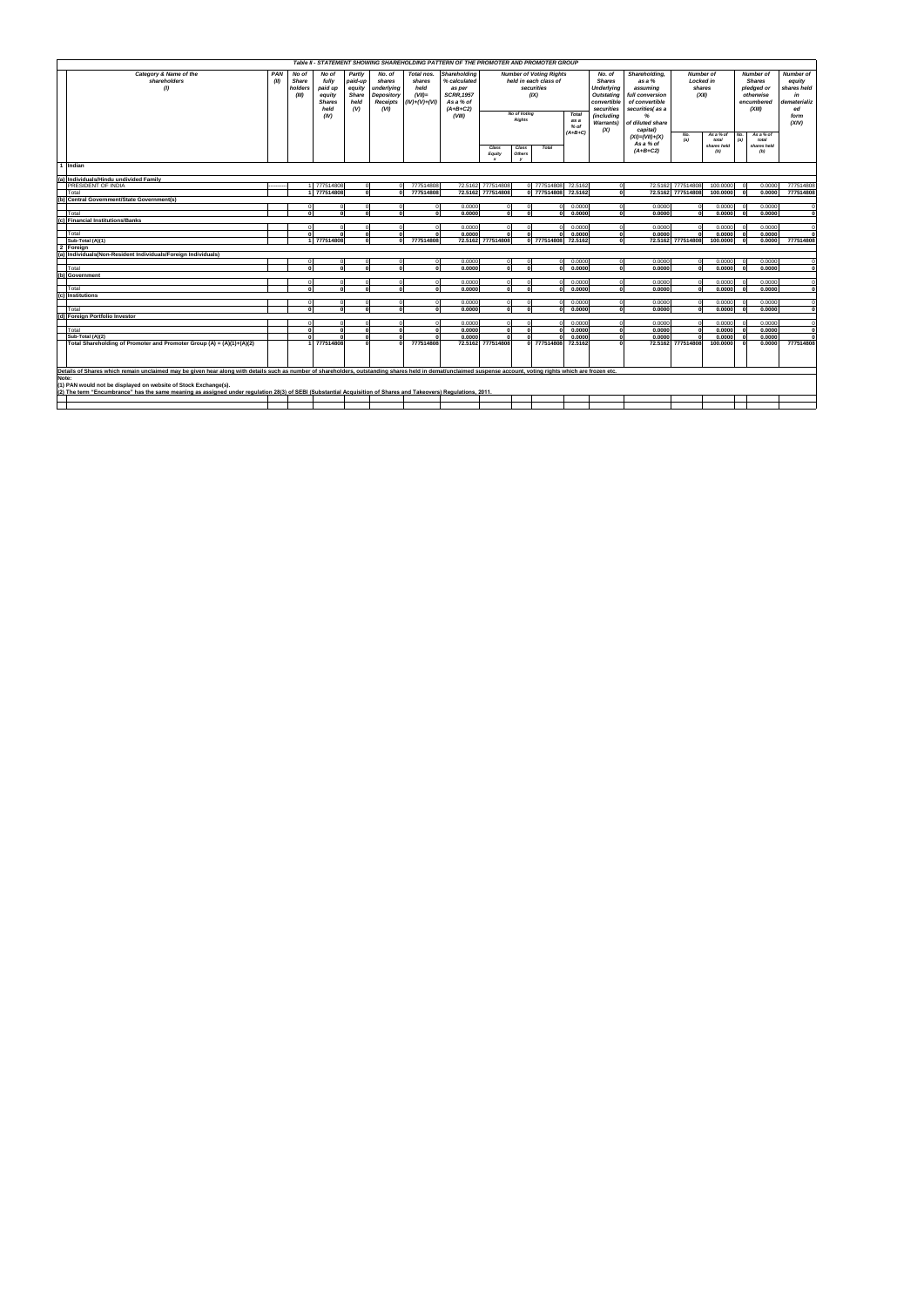|                | Table III - STATEMENT SHOWING SHAREHOLDING PATTERN OF THE PUBLIC SHAREHOLDER                                                                                                                                   |            |                                      |                                                               |                                                            |                                                                          |                                                              |                                                                                                       |                      |                                      |                                                                               |                                          |                                                                                                                                  |                                                                                                                           |            |                                                      |                                         |                                                                                      |                                                                                    |
|----------------|----------------------------------------------------------------------------------------------------------------------------------------------------------------------------------------------------------------|------------|--------------------------------------|---------------------------------------------------------------|------------------------------------------------------------|--------------------------------------------------------------------------|--------------------------------------------------------------|-------------------------------------------------------------------------------------------------------|----------------------|--------------------------------------|-------------------------------------------------------------------------------|------------------------------------------|----------------------------------------------------------------------------------------------------------------------------------|---------------------------------------------------------------------------------------------------------------------------|------------|------------------------------------------------------|-----------------------------------------|--------------------------------------------------------------------------------------|------------------------------------------------------------------------------------|
|                | Category & Name of the<br>PAN<br>(II)<br>shareholders<br>(1)                                                                                                                                                   |            | No.s of<br>Share<br>holders<br>(III) | No. of<br>fully<br>paid up<br>equity<br>Share<br>held<br>(IV) | Partly<br>paid-up<br>equity<br><b>Share</b><br>held<br>(V) | No.s of<br>shares<br>underlying<br>Depository<br><b>Receipts</b><br>(VI) | Total nos.<br>shares<br>held<br>$(VII)$ =<br>$(IV)+(V)+(VI)$ | Shareholdin<br>a<br>% calculated<br>as per<br><b>SCRR, 1957)</b><br>As a % of<br>$(A+B+C2)$<br>(VIII) |                      | <b>No of Voting</b><br><b>Rights</b> | <b>Number of Voting Rights</b><br>held in each class of<br>securities<br>(IX) | <b>Total</b><br>as a                     | No. of<br><b>Shares</b><br><b>Underlying</b><br><b>Outstating</b><br>convertible<br>securities<br>(including<br><b>Warrants)</b> | <b>Total</b><br>Shareholding,<br>as a %<br>assuming<br>full conversion<br>of convertible<br>securities(as a<br>percentage |            | <b>Number of</b><br><b>Locked in shares</b><br>(XII) |                                         | <b>Number of</b><br><b>Shares</b><br>pledged or<br>otherwise<br>encumbered<br>(XIII) | <b>Number of</b><br>equity<br>shares held<br>in<br>dematerialized<br>form<br>(XIV) |
|                |                                                                                                                                                                                                                |            |                                      |                                                               |                                                            |                                                                          |                                                              |                                                                                                       | Class<br>Eauity      | Class<br>Others                      | <b>Total</b>                                                                  | % of<br><b>Total</b><br>Voting<br>Rights | (X)                                                                                                                              | of diluted share<br>capital)<br>$(XI) = (VII) + (X)$<br>As a % of<br>$(A+B+C2)$                                           | No.<br>(a) | As a % of<br>total<br>shares held<br>(b)             | <b>No</b><br>(Not<br>applicable)<br>(a) | As a % of<br>total<br>shares held<br>(b)                                             |                                                                                    |
|                | 1 Institutions                                                                                                                                                                                                 |            |                                      |                                                               |                                                            |                                                                          |                                                              |                                                                                                       |                      |                                      |                                                                               |                                          |                                                                                                                                  |                                                                                                                           |            |                                                      |                                         |                                                                                      |                                                                                    |
|                | (a) Mutual Funds                                                                                                                                                                                               |            | っっ                                   | 19780924                                                      |                                                            |                                                                          | 19780924                                                     | 1.8449                                                                                                | 19780924             |                                      | 19780924                                                                      | 1.8449                                   |                                                                                                                                  | 1.8449                                                                                                                    |            | 0.0000                                               | <b>NA</b>                               | <b>NA</b>                                                                            | 19780924                                                                           |
|                | HDFC TRUSTEE COMPANY LIMITED - HDFC TOP 200 AAATH1809A<br><b>FUND</b>                                                                                                                                          |            |                                      | 11788313                                                      |                                                            |                                                                          | 11788313                                                     | 1.0995                                                                                                | 11788313             |                                      | 1178831                                                                       | 1.0995                                   |                                                                                                                                  | 1.0995                                                                                                                    |            | 0.0000                                               | <b>NA</b>                               | <b>NA</b>                                                                            | 11788313                                                                           |
|                | (b) Venture Capital Funds                                                                                                                                                                                      |            |                                      |                                                               |                                                            |                                                                          |                                                              | 0.0000                                                                                                |                      |                                      | $\Omega$                                                                      | 0.0000                                   | O                                                                                                                                | 0.0000                                                                                                                    |            | 0.0000                                               | <b>NA</b>                               | <b>NA</b>                                                                            |                                                                                    |
|                | (c) Alternate Investment Funds                                                                                                                                                                                 |            |                                      |                                                               |                                                            | $\Omega$                                                                 |                                                              | 0.0000                                                                                                | $\mathbf{a}$         |                                      | <sub>0</sub>                                                                  | 0.000                                    | n                                                                                                                                | 0.0000                                                                                                                    |            | 0.0000                                               | <b>NA</b>                               | <b>NA</b>                                                                            | $\Omega$                                                                           |
|                | (d) Foreign Venture Capital Investors                                                                                                                                                                          |            |                                      |                                                               |                                                            | $\sqrt{2}$                                                               |                                                              | 0.0000                                                                                                |                      |                                      |                                                                               | 0.0000                                   |                                                                                                                                  | 0.0000                                                                                                                    |            | 0.0000                                               | <b>NA</b>                               | <b>NA</b>                                                                            |                                                                                    |
|                | (e) Foreign Portfolio Investors<br>(f) Financial Institution/Banks                                                                                                                                             |            | 58<br>3R                             | 20765873<br>15141655                                          |                                                            | $\Omega$                                                                 | 20765873<br>15141655                                         | 1.9368<br>1.4122                                                                                      | 20765873<br>15141655 | ΩI                                   | 20765873<br>15141655                                                          | 1.9368<br>1.412                          | n                                                                                                                                | 1.9368<br>1.4122                                                                                                          |            | 0.0000<br>0.0000                                     | <b>NA</b><br><b>NA</b>                  | <b>NA</b><br><b>NA</b>                                                               | 20765873<br>15140855                                                               |
|                | (g) Insurance Companies                                                                                                                                                                                        |            | 36                                   | 160647868                                                     |                                                            | $\sqrt{2}$                                                               | 160647868                                                    | 14.9831                                                                                               | 160647868            |                                      | 160647868                                                                     | 14.983                                   |                                                                                                                                  | 14.9831                                                                                                                   | 1750000    | 10.8934                                              | <b>NA</b>                               | <b>NA</b>                                                                            | 160647868                                                                          |
|                | LIFE INSURANCE CORPORATION OF INDIA                                                                                                                                                                            | AAACL0582H |                                      | 152781603                                                     |                                                            |                                                                          | 152781603                                                    | 14.2494                                                                                               | 152781603            |                                      | 152781603                                                                     | 14.2494                                  |                                                                                                                                  | 12.1469                                                                                                                   | 1750000    | 11.4543                                              | <b>NA</b>                               | <b>NA</b>                                                                            | 152781603                                                                          |
|                | (h) Provident Funds/ Pension Funds                                                                                                                                                                             |            |                                      |                                                               |                                                            |                                                                          |                                                              | 0.0000                                                                                                |                      |                                      |                                                                               | 0.0000                                   |                                                                                                                                  | 0.0000                                                                                                                    |            | 0.0000                                               | <b>NA</b>                               | <b>NA</b>                                                                            |                                                                                    |
|                | (i) Any Other(FII'S)                                                                                                                                                                                           |            | 36                                   | 8040632                                                       |                                                            | $\Omega$                                                                 | 8040632                                                      | 0.7499                                                                                                | 8040632              |                                      | 8040632                                                                       | 0.7499                                   |                                                                                                                                  | 0.7499                                                                                                                    |            | 0.0000                                               | <b>NA</b>                               | <b>NA</b>                                                                            | 8035632                                                                            |
|                | SUB TOTAL (B)(1)                                                                                                                                                                                               |            |                                      | 191 224376952                                                 |                                                            | 0.                                                                       | 224376952                                                    | 20.9269                                                                                               | 224376952            |                                      | 0 224376952                                                                   | 20.9269                                  | n١                                                                                                                               | 20.9269                                                                                                                   | 17500000   | 7.7994                                               | <b>NA</b>                               | <b>NA</b>                                                                            | 224371152                                                                          |
| $\overline{2}$ | Central / State government(s)                                                                                                                                                                                  |            |                                      |                                                               |                                                            |                                                                          |                                                              |                                                                                                       |                      |                                      |                                                                               |                                          |                                                                                                                                  |                                                                                                                           |            |                                                      |                                         |                                                                                      |                                                                                    |
| (a)            | Central Government/ State Government(s)/President of India                                                                                                                                                     |            |                                      |                                                               |                                                            |                                                                          | $\mathbf{0}$                                                 | 0.0000                                                                                                |                      |                                      |                                                                               | 0.0000                                   | $\overline{\mathbf{0}}$                                                                                                          | 0.0000                                                                                                                    |            | 0.0000                                               | <b>NA</b>                               | <b>NA</b>                                                                            | $\mathbf{0}$                                                                       |
|                | SUB TOTAL (B)(2)                                                                                                                                                                                               |            |                                      |                                                               |                                                            |                                                                          | $\Omega$                                                     | 0.0000                                                                                                |                      |                                      | $\mathbf{u}$                                                                  | 0.0000                                   | ol                                                                                                                               | 0.0000                                                                                                                    |            | 0.0000                                               | <b>NA</b>                               | <b>NA</b>                                                                            | $\mathbf{a}$                                                                       |
| $\mathbf{3}$   | <b>Non-institutions</b>                                                                                                                                                                                        |            |                                      |                                                               |                                                            |                                                                          |                                                              |                                                                                                       |                      |                                      |                                                                               |                                          |                                                                                                                                  |                                                                                                                           |            |                                                      |                                         |                                                                                      |                                                                                    |
|                | (a.1) Individuals - i. Individual shareholders holding nominal share<br>capital up to Rs. 2 lakhs.                                                                                                             |            | 270375                               | 50466088                                                      |                                                            | $\Omega$                                                                 | 50466088                                                     | 4.7068                                                                                                | 50466088             | ΩL                                   | 50466088                                                                      | 4.7068                                   |                                                                                                                                  | 4.7068                                                                                                                    |            | 0.0000                                               | <b>NA</b>                               | <b>NA</b>                                                                            | 37990959                                                                           |
|                | (a.2) INDIVIDUAL - ii. Individual shareholders holding nominal share<br>capital in excess of Rs. 2 lakhs.                                                                                                      |            | 80                                   | 3913738                                                       |                                                            |                                                                          | 3913738                                                      | 0.3650                                                                                                | 3913738              |                                      | 3913738                                                                       | 0.365                                    |                                                                                                                                  | 0.3650                                                                                                                    |            | 0.0000                                               | <b>NA</b>                               | <b>NA</b>                                                                            | 3893238                                                                            |
|                | (b) NBFCs registered with RBI                                                                                                                                                                                  |            |                                      | 14285                                                         |                                                            |                                                                          | 14285                                                        | 0.0013                                                                                                | 14285                |                                      | 14285                                                                         | 0.0013                                   |                                                                                                                                  | 0.001                                                                                                                     |            | 0.0000                                               | <b>NA</b>                               | <b>NA</b>                                                                            | 14285                                                                              |
|                | (c) Employee Trusts                                                                                                                                                                                            |            |                                      |                                                               |                                                            |                                                                          |                                                              | 0.0000                                                                                                |                      |                                      |                                                                               | 0.000                                    |                                                                                                                                  | 0.000                                                                                                                     |            | 0.0000                                               | <b>NA</b>                               | <b>NA</b>                                                                            |                                                                                    |
|                | (d) Overseas Depositories (holding DRs) (balancing figure)                                                                                                                                                     |            |                                      |                                                               |                                                            |                                                                          |                                                              | 0.0000                                                                                                |                      |                                      |                                                                               | 0.0000                                   |                                                                                                                                  | 0.0000                                                                                                                    |            | 0.0000                                               | <b>NA</b>                               | <b>NA</b>                                                                            | n                                                                                  |
|                | (e) Any Other (BODIES CORPORATE)                                                                                                                                                                               |            | 1369                                 | 7552639                                                       |                                                            | $\Omega$                                                                 | 7552639                                                      | 0.7044                                                                                                | 7552639              |                                      | 7552639                                                                       | 0.7044                                   |                                                                                                                                  | 0.7044                                                                                                                    |            | 0.0000                                               | <b>NA</b>                               | <b>NA</b>                                                                            | 7242239                                                                            |
|                | (e) Any Other (CLEARING MEMBER)                                                                                                                                                                                |            | 588                                  | 3199173                                                       |                                                            | $\mathbf{0}$                                                             | 3199173                                                      | 0.2984                                                                                                | 3199173              |                                      | 319917                                                                        | 0.2984                                   | U                                                                                                                                | 0.2984                                                                                                                    |            | 0.0000                                               | <b>NA</b>                               | <b>NA</b>                                                                            | 3199173                                                                            |
|                | (e) Any Other (EMPLOYEE)                                                                                                                                                                                       |            | 4944                                 | 1598600                                                       |                                                            | $\mathbf{0}$                                                             | 1598600                                                      | 0.1491                                                                                                | 1598600              |                                      | 159860                                                                        | 0.1491                                   |                                                                                                                                  | 0.1491                                                                                                                    |            | 0.0000                                               | <b>NA</b>                               | <b>NA</b>                                                                            |                                                                                    |
|                | (e) Any Other (NON RESIDENT INDIANS (NON REPAT))                                                                                                                                                               |            | 553                                  | 332543                                                        |                                                            | $\Omega$                                                                 | 332543                                                       | 0.0310                                                                                                | 332543               |                                      | 33254                                                                         | 0.0310                                   |                                                                                                                                  | 0.0310                                                                                                                    |            | 0.0000                                               | <b>NA</b>                               | <b>NA</b>                                                                            | 332543                                                                             |
|                | (e) Any Other (NON RESIDENT INDIANS (NRI))                                                                                                                                                                     |            | 1685                                 | 2540280                                                       |                                                            | $\Omega$                                                                 | 2540280                                                      | 0.2369                                                                                                | 2540280              |                                      | 2540280                                                                       | 0.2369                                   |                                                                                                                                  | 0.2369                                                                                                                    |            | 0.0000                                               | <b>NA</b>                               | <b>NA</b>                                                                            | 1829200                                                                            |
|                | (e) Any Other (NON RESIDENT INDIANS (REPAT))                                                                                                                                                                   |            | 31                                   | 34938                                                         |                                                            | $\Omega$                                                                 | 34938                                                        | 0.0033                                                                                                | 34938                |                                      | 34938                                                                         | 0.0033                                   |                                                                                                                                  | 0.0033                                                                                                                    |            | 0.0000                                               | <b>NA</b>                               | <b>NA</b>                                                                            | 34938                                                                              |
|                | (e) Any Other (OVERSEAS BODIES CORPORATES)                                                                                                                                                                     |            |                                      | 155700                                                        |                                                            |                                                                          | 155700                                                       | 0.0145                                                                                                | 155700               |                                      | 155700                                                                        | 0.0145                                   |                                                                                                                                  | 0.0145                                                                                                                    |            | 0.0000                                               | <b>NA</b>                               | <b>NA</b>                                                                            |                                                                                    |
|                | (e) Any Other(TRUSTS)                                                                                                                                                                                          |            | 11                                   | 49536                                                         |                                                            |                                                                          | 49536                                                        | 0.0462                                                                                                | 495360               |                                      | 49536                                                                         | 0.0462                                   | Û                                                                                                                                | 0.0462                                                                                                                    |            | 0.0000                                               | <b>NA</b>                               | <b>NA</b>                                                                            | 495360                                                                             |
|                | SUB TOTAL (B)(3)                                                                                                                                                                                               |            | 279646                               | 70303344                                                      |                                                            | $\mathbf{0}$                                                             | 70303344                                                     | 6.5570                                                                                                | 70303344             |                                      | 70303344                                                                      | 6.5570                                   |                                                                                                                                  | 6.5570                                                                                                                    |            | 0.0000                                               | <b>NA</b>                               | <b>NA</b>                                                                            | 55031935                                                                           |
|                | Total Public Shareholding (B) = $(B)(1)+(B)(2)+(B)(3)$                                                                                                                                                         |            | 279837                               | 294680296                                                     |                                                            |                                                                          | 294680296                                                    | 27.4838                                                                                               | 294680296            |                                      | 294680296                                                                     | 27.4838                                  |                                                                                                                                  | 27.4838                                                                                                                   | 17500000   | 5.9386                                               | <b>NA</b>                               | <b>NA</b>                                                                            | 279403087                                                                          |
|                | Details of the shareholders acting as persons in Concert including their Shareholding (No. and %): 0                                                                                                           |            |                                      |                                                               |                                                            |                                                                          |                                                              |                                                                                                       |                      |                                      |                                                                               |                                          |                                                                                                                                  |                                                                                                                           |            |                                                      |                                         |                                                                                      |                                                                                    |
|                | Details of Shares which remain unclaimed may be given hear along with details such as number of shareholders, outstanding shares held in demat/unclaimed suspense account, voting rights which are frozen etc. |            |                                      |                                                               |                                                            |                                                                          |                                                              |                                                                                                       |                      |                                      |                                                                               |                                          |                                                                                                                                  |                                                                                                                           |            |                                                      |                                         |                                                                                      |                                                                                    |
| Note:          | (1) PAN would not be displayed on website of Stock Exchange(s).<br>(2) The above format needs to be disclosed along with the name of following persons:                                                        |            |                                      |                                                               |                                                            |                                                                          |                                                              |                                                                                                       |                      |                                      |                                                                               |                                          |                                                                                                                                  |                                                                                                                           |            |                                                      |                                         |                                                                                      |                                                                                    |
|                | Institutions/Non Institutions holding more than 1% of total number of shares                                                                                                                                   |            |                                      |                                                               |                                                            |                                                                          |                                                              |                                                                                                       |                      |                                      |                                                                               |                                          |                                                                                                                                  |                                                                                                                           |            |                                                      |                                         |                                                                                      |                                                                                    |
|                |                                                                                                                                                                                                                |            |                                      |                                                               |                                                            |                                                                          |                                                              |                                                                                                       |                      |                                      |                                                                               |                                          |                                                                                                                                  |                                                                                                                           |            |                                                      |                                         |                                                                                      |                                                                                    |
|                |                                                                                                                                                                                                                |            |                                      |                                                               |                                                            |                                                                          |                                                              |                                                                                                       |                      |                                      |                                                                               |                                          |                                                                                                                                  |                                                                                                                           |            |                                                      |                                         |                                                                                      |                                                                                    |
|                |                                                                                                                                                                                                                |            |                                      |                                                               |                                                            |                                                                          |                                                              |                                                                                                       |                      |                                      |                                                                               |                                          |                                                                                                                                  |                                                                                                                           |            |                                                      |                                         |                                                                                      |                                                                                    |
|                |                                                                                                                                                                                                                |            |                                      |                                                               |                                                            |                                                                          |                                                              |                                                                                                       |                      |                                      |                                                                               |                                          |                                                                                                                                  |                                                                                                                           |            |                                                      |                                         |                                                                                      |                                                                                    |